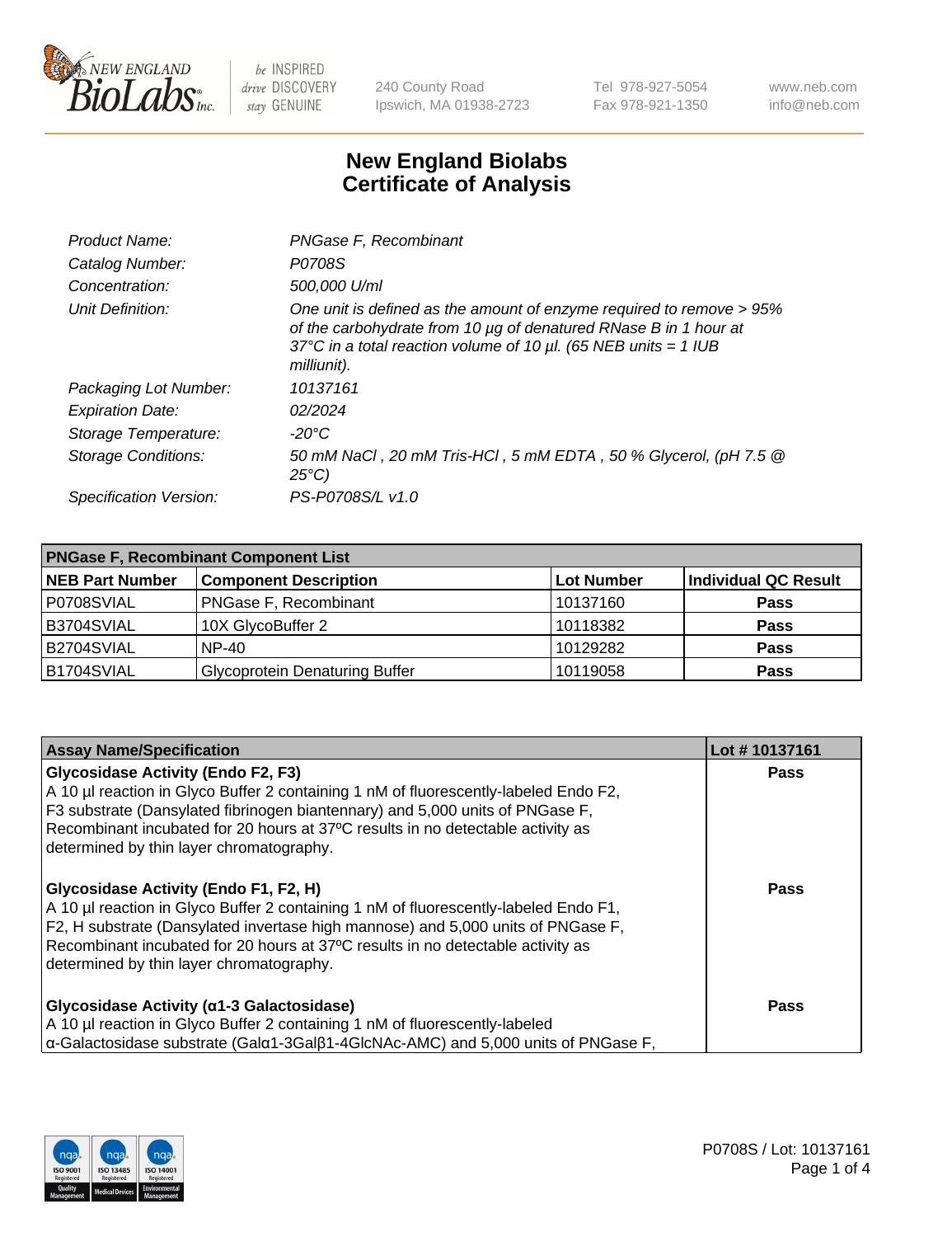

240 County Road Ipswich, MA 01938-2723 Tel 978-927-5054 Fax 978-921-1350

www.neb.com info@neb.com

| <b>Assay Name/Specification</b>                                                                                                                                                                                                                                                                                                                      | Lot #10137161 |
|------------------------------------------------------------------------------------------------------------------------------------------------------------------------------------------------------------------------------------------------------------------------------------------------------------------------------------------------------|---------------|
| Recombinant incubated for 20 hours at 37°C results in no detectable activity as<br>determined by thin layer chromatography.                                                                                                                                                                                                                          |               |
| Glycosidase Activity (α1-6 Galactosidase)<br>A 10 µl reaction in Glyco Buffer 2 containing 1 nM of fluorescently-labeled<br>α-Galactosidase substrate (Galα1-6Galα1-6Glcα1-2Fru-AMC) and 5,000 units of PNGase<br>F, Recombinant incubated for 20 hours at 37°C results in no detectable activity as<br>determined by thin layer chromatography.     | Pass          |
| Glycosidase Activity (α1-6 Mannosidase)<br>A 10 µl reaction in Glyco Buffer 2 containing 1 nM of fluorescently-labeled<br>α-Mannosidase substrate (Manα1-6Manα1-6(Manα1-3)Man-AMC) and 5,000 units of PNGase<br>F, Recombinant incubated for 20 hours at 37°C results in no detectable activity as<br>determined by thin layer chromatography.       | <b>Pass</b>   |
| Glycosidase Activity (α1-3 Mannosidase)<br>A 10 µl reaction in Glyco Buffer 2 containing 1 nM of fluorescently-labeled<br>α-Mannosidase substrate (Manα1-3Manβ1-4GlcNAc-AMC) and 5,000 units of PNGase F,<br>Recombinant incubated for 20 hours at 37°C results in no detectable activity as<br>determined by thin layer chromatography.             | <b>Pass</b>   |
| Glycosidase Activity (α1-3 Fucosidase)<br>A 10 µl reaction in Glyco Buffer 2 containing 1 nM of fluorescently-labeled<br>α-Fucosidase substrate (Fucα1-3Galβ1-4GlcNAcβ1-3Galβ1-4Glc-AMC) and 5,000 units of<br>PNGase F, Recombinant incubated for 20 hours at 37°C results in no detectable<br>activity as determined by thin layer chromatography. | <b>Pass</b>   |
| Glycosidase Activity (α1-2 Fucosidase)<br>A 10 µl reaction in Glyco Buffer 2 containing 1 nM of fluorescently-labeled<br>α-Fucosidase substrate (Fucα1-2Galβ1-4Glc-AMC) and 5,000 units of PNGase F,<br>Recombinant incubated for 20 hours at 37°C results in no detectable activity as<br>determined by thin layer chromatography.                  | <b>Pass</b>   |
| <b>Protease Activity (SDS-PAGE)</b><br>A 20 µl reaction in 1X Glyco Buffer 2 containing 24 µg of a standard mixture of<br>proteins and a minimum of 10,000 units of PNGase F, Recombinant incubated for 20<br>hours at 37°C, results in no detectable degradation of the protein mixture as<br>determined by SDS-PAGE with Coomassie Blue detection. | Pass          |
| <b>Protein Purity Assay (SDS-PAGE)</b><br>PNGase F, Recombinant is ≥ 95% pure as determined by SDS-PAGE analysis using<br>Coomassie Blue detection.                                                                                                                                                                                                  | Pass          |

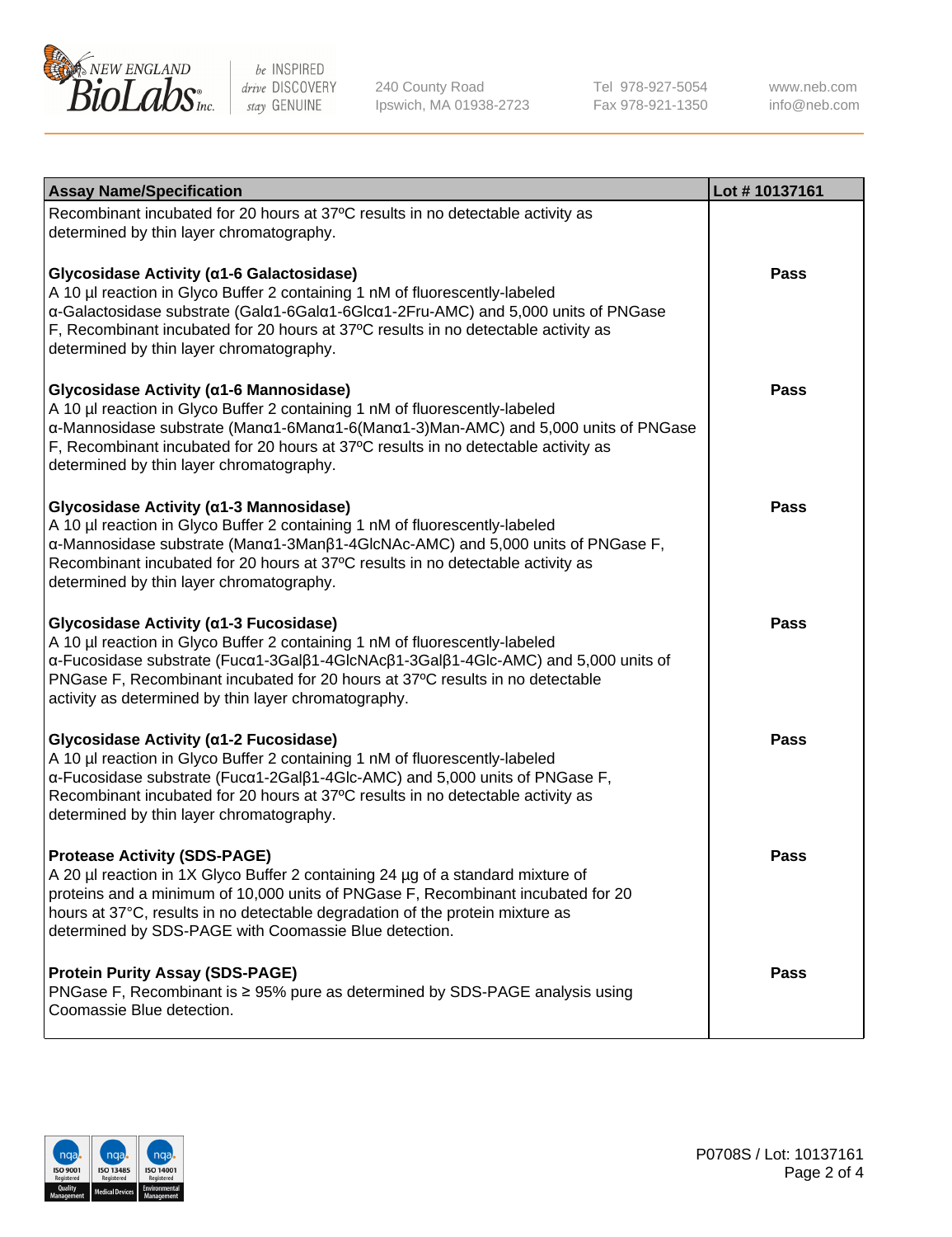

240 County Road Ipswich, MA 01938-2723 Tel 978-927-5054 Fax 978-921-1350 www.neb.com info@neb.com

| <b>Assay Name/Specification</b>                                                                                                                                                                                                                                                                                                                                            | Lot #10137161 |
|----------------------------------------------------------------------------------------------------------------------------------------------------------------------------------------------------------------------------------------------------------------------------------------------------------------------------------------------------------------------------|---------------|
| Glycosidase Activity (β1-3 Galactosidase)<br>A 10 µl reaction in Glyco Buffer 2 containing 1 nM of fluorescently-labeled<br>β-Galactosidase substrate (Galβ1-3GlcNAcβ1-4Galβ1-4Glc-AMC) and 5,000 units of<br>PNGase F, Recombinant incubated for 20 hours at 37°C results in no detectable<br>activity as determined by thin layer chromatography.                        | <b>Pass</b>   |
| Glycosidase Activity (β1-4 Galactosidase)<br>A 10 µl reaction in Glyco Buffer 2 containing 1 nM of fluorescently-labeled<br>β-Galactosidase substrate (Galβ1-4GlcNAcβ1-3Galβ1-4Glc -AMC) and 5,000 units of<br>PNGase F, Recombinant incubated for 20 hours at 37°C results in no detectable<br>activity as determined by thin layer chromatography.                       | Pass          |
| Glycosidase Activity (β-Mannosidase)<br>A 10 µl reaction in Glyco Buffer 2 containing 1 nM of fluorescently-labeled<br>$\beta$ -Mannosidase substrate (Man $\beta$ 1-4Man $\beta$ 1-4Man-AMC) and 5,000 units of PNGase F,<br>Recombinant incubated for 20 hours at 37°C results in no detectable activity as<br>determined by thin layer chromatography.                  | Pass          |
| Glycosidase Activity (a-Glucosidase)<br>A 10 µl reaction in Glyco Buffer 2 containing 1 nM of fluorescently-labeled<br>α-Glucosidase substrate (Glcα1-6Glcα1-4Glc-AMC) and 5,000 units of PNGase F,<br>Recombinant incubated for 20 hours at 37°C results in no detectable activity as<br>determined by thin layer chromatography.                                         | <b>Pass</b>   |
| Glycosidase Activity (α-Neuraminidase)<br>A 10 µl reaction in Glyco Buffer 2 containing 1 nM of fluorescently-labeled<br>α-Neuraminidase substrate (Neu5Acα2-3Galβ1-3GlcNAcβ1-3Galβ1-4Glc-AMC) and 5,000<br>units of PNGase F, Recombinant incubated for 20 hours at 37°C results in no<br>detectable activity as determined by thin layer chromatography.                 | <b>Pass</b>   |
| Glycosidase Activity (α-N-Acetylgalactosaminidase)<br>A 10 µl reaction in Glyco Buffer 2 containing 1 nM of fluorescently-labeled<br>α-N-Acetylgalactosaminidase substrate (GalNAcα1-3(Fucα1-2)Galβ1-4Glc-AMC) and 5,000<br>units of PNGase F, Recombinant incubated for 20 hours at 37°C results in no<br>detectable activity as determined by thin layer chromatography. | <b>Pass</b>   |
| Glycosidase Activity (β-N-Acetylglucosaminidase)<br>A 10 µl reaction in Glyco Buffer 2 containing 1 nM of fluorescently-labeled<br>β-N-Acetylglucosaminidase substrate (GlcNAcβ1-4GlcNAcβ1-4GlcNAc-AMC) and 5,000 units<br>of PNGase F, Recombinant incubated for 20 hours at 37°C results in no detectable<br>activity as determined by thin layer chromatography.        | Pass          |
| Glycosidase Activity (β-N-Acetylgalactosaminidase)                                                                                                                                                                                                                                                                                                                         | Pass          |